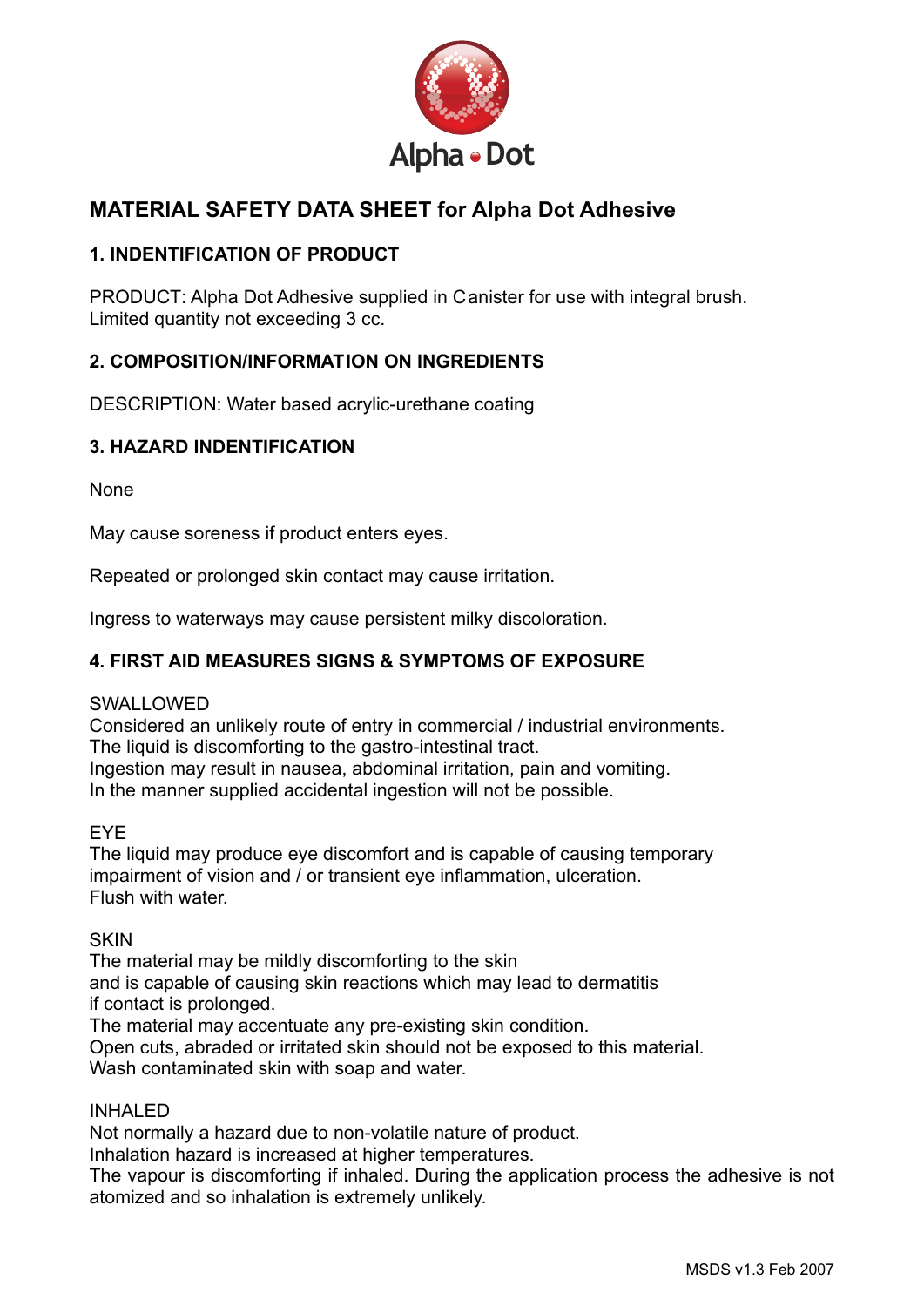# **5. FIRE-FIGHT MEASURES**

Low fire hazard. No restrictions on fire-fighting media.

# **6. ACCIDENTAL RELEASE MEASURES**

Prevent ingress into drains and water courses. Absorb residues and small spillages with sand or absorbent material for disposal.

# **7. HANDLING AND STORAGE**

7.1 Handling

Open canisters and apply in well ventilated area.

#### 7.2 Storage

Store in original containers.

DO NOT allow to freeze.

# **8. EXPOSURE CONTROLS-PERSONAL PROTECTION**

8.1 Exposure controls

Efficient ventilation is normally adequate.

8.2 Personal protection

Respiratory protection:

Wear Respirator if applied by Spray

Hand protection:

Gloves (e.g. Latex) if splashing occurs

Eye protection:

Goggles (BS52902) if splashing occurs

# **9. PHYSICAL AND CHEMICAL PROPERTIES**

| Appearance:                | Milky White Liquid      |  |
|----------------------------|-------------------------|--|
| Odour:                     | Mild Ammonicaical Odour |  |
| Boiling and melting point: | As Water                |  |